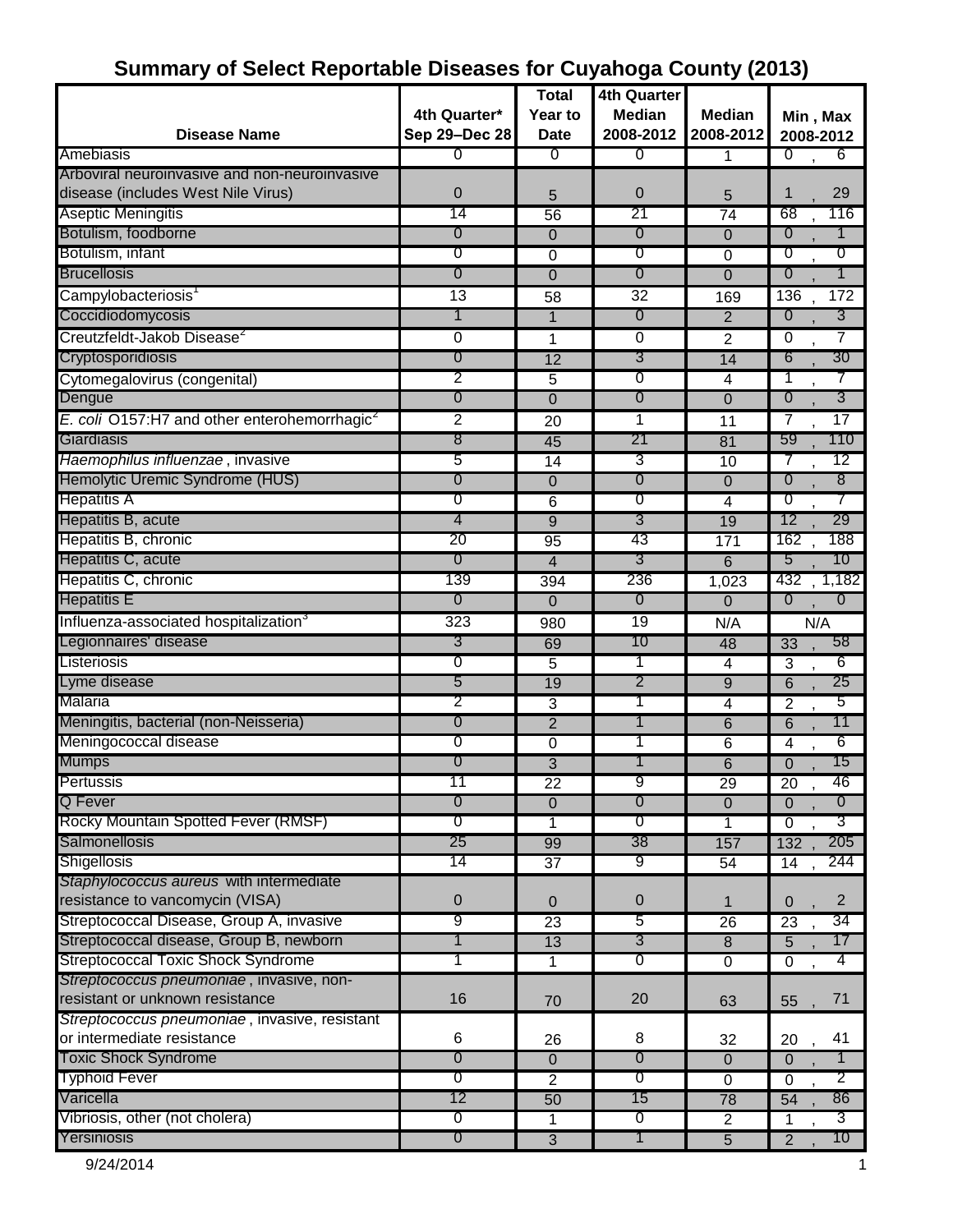| <b>Disease Name</b>                                         | 4th Quarter*<br>Sep 29-Dec 28 | <b>Total</b><br>Year to<br><b>Date</b> | <b>4th Quarter</b><br><b>Median</b><br>2008-2012 | <b>Median</b><br>2008-2012 | Min, Max<br>2008-2012            |
|-------------------------------------------------------------|-------------------------------|----------------------------------------|--------------------------------------------------|----------------------------|----------------------------------|
| Amebiasis                                                   | 0                             | σ                                      | 0                                                | σ                          | $\overline{0}$<br>4              |
| Arboviral neuroinvasive and non-neuroinvasive               |                               |                                        |                                                  |                            |                                  |
| disease (includes West Nile Virus)                          | 0                             | 3                                      | 0                                                | 2                          | $\mathbf 0$<br>15                |
| Aseptic Meningitis                                          | 4                             | 41                                     | 12                                               | 40                         | 36<br>56                         |
| Botulism, foodborne                                         |                               |                                        |                                                  | 0                          | 0<br>1                           |
| Botulism, infant                                            | 0<br>0                        | 0<br>0                                 | $\mathbf 0$<br>0                                 | $\overline{0}$             | 0<br>0                           |
| <b>Brucellosis</b>                                          |                               | $\Omega$                               |                                                  | $\overline{0}$             | 0<br>$\overline{0}$              |
|                                                             | 0                             |                                        | 0                                                |                            |                                  |
| Campylobacteriosis                                          | 9                             | 33                                     | 23                                               | 113                        | 86<br>130                        |
| Coccidiodomycosis                                           | 0                             | $\mathbf 0$                            | 0                                                | $\overline{2}$             | 3<br>0                           |
| Creutzfeldt-Jakob Disease <sup>2</sup>                      | 0                             | 1                                      | 0                                                | 2                          | $\overline{0}$<br>0              |
| Cryptosporidiosis                                           | 0                             | $\overline{9}$                         | $\overline{2}$                                   | 9                          | 19<br>5                          |
| Cytomegalovirus (congenital)                                | 0                             | 1                                      | 0                                                | 1                          | 3                                |
| Dengue                                                      | 0                             | $\mathbf 0$                            | $\mathbf 0$                                      | 0                          | 3<br>0                           |
| E. coli $O157$ :H7 and other enterohemorrhagic <sup>2</sup> | $\overline{2}$                | 14                                     | 0                                                | 8                          | 6<br>0                           |
| Giardiasis                                                  | $\overline{7}$                | $\overline{22}$                        | 11                                               | 54                         | 20<br>61                         |
| Haemophilus influenzae, invasive                            | 3                             | 8                                      | 2                                                | 7                          | 10<br>5                          |
| Hemolytic Uremic Syndrome (HUS)                             | 0                             | 0                                      | $\pmb{0}$                                        | $\mathbf 0$                | $\overline{0}$<br>7              |
| <b>Hepatitis A</b>                                          | 0                             | 6                                      | 0                                                | $\overline{2}$             | 5<br>0                           |
| Hepatitis B, acute                                          | 1                             | 4                                      | $\overline{2}$                                   | $\overline{12}$            | 14<br>$\prime$                   |
| Hepatitis B, chronic                                        | 16                            | 51                                     | 20                                               | 81                         | 97<br>66                         |
| Hepatitis C, acute                                          | 0                             | $\overline{2}$                         | $\mathbf 1$                                      | $\overline{3}$             | 2<br>6                           |
| Hepatitis C, chronic                                        | 43                            | 160                                    | 85                                               | 431                        | 466<br>180                       |
| <b>Hepatitis E</b>                                          | 0                             | 0                                      | 0                                                | $\overline{0}$             | $\overline{0}$<br>$\overline{0}$ |
| Influenza-associated hospitalization <sup>3</sup>           | 152                           | 540                                    | 13                                               | N/A                        | N/A                              |
| Legionnaires' disease                                       |                               |                                        |                                                  | 28                         | 20<br>36                         |
| Listeriosis                                                 | 2<br>0                        | 41                                     | 7<br>0                                           | 3                          | 3<br>3                           |
| Lyme disease                                                |                               | 3<br>12                                |                                                  | $\overline{7}$             | 3<br>16                          |
| Malaria                                                     | 3<br>1                        |                                        | $\mathbf{1}$<br>0                                |                            | 3                                |
| Meningitis, bacterial (non-Neisseria)                       |                               | 2                                      |                                                  | 2                          | 5<br>2                           |
| Meningococcal disease                                       | 0<br>0                        | 0                                      | $\mathbf 0$<br>0                                 | $\overline{3}$             | 3<br>0                           |
|                                                             |                               | 0                                      |                                                  | 2                          |                                  |
| <b>Mumps</b>                                                | 0                             | 3                                      | 1                                                | $\overline{4}$             | 14<br>$\mathbf 0$                |
| Pertussis                                                   | ΊU                            | 19                                     | ſ                                                | 25                         | 15<br>40.                        |
| Q Fever                                                     | 0                             | $\overline{0}$                         | $\mathbf 0$                                      | 0                          | $\overline{0}$<br>$\overline{0}$ |
| Rocky Mountain Spotted Fever (RMSF)                         | 0                             | $\overline{0}$                         | 0                                                | $\overline{0}$             | $\overline{2}$<br>0              |
| Salmonellosis                                               | 16                            | 65                                     | 26                                               | 98                         | 138<br>79                        |
| <b>Shigellosis</b>                                          | 2                             | 11                                     | 4                                                | 43                         | 9<br>114                         |
| Staphylococcus aureus with intermediate                     |                               |                                        |                                                  |                            |                                  |
| resistance to vancomycin (VISA)                             | 0                             | $\mathbf 0$                            | $\pmb{0}$                                        | 1                          | $\overline{2}$<br>$\mathbf{0}$   |
| Streptococcal Disease, Group A, invasive                    | 5                             | $\overline{12}$                        | 3                                                | 14                         | 22<br>10                         |
| Streptococcal disease, Group B, newborn                     |                               | $\overline{2}$                         | $\mathbf 0$                                      | $\overline{4}$             | 6                                |
| <b>Streptococcal Toxic Shock Syndrome</b>                   |                               | 1                                      | 0                                                | $\overline{0}$             | 0<br>2                           |
| Streptococcus pneumoniae, invasive, non-                    |                               |                                        |                                                  |                            |                                  |
| resistant or unknown resistance                             | 10                            | 39                                     | 13                                               | 33                         | 26<br>45                         |
| Streptococcus pneumoniae, invasive, resistant               |                               |                                        |                                                  |                            |                                  |
| or intermediate resistance                                  | 5                             | 17                                     | 4                                                | 21                         | 30<br>11                         |
| <b>Toxic Shock Syndrome</b>                                 | 0                             | 0                                      | $\mathbf 0$                                      | $\overline{0}$             | $\overline{0}$<br>$\mathbf 1$    |
| <b>Typhoid Fever</b>                                        | 0                             | 1                                      | 0                                                | 0                          | 2<br>0                           |
| Varicella                                                   | 8                             | $\overline{37}$                        | 12                                               | 60                         | 39<br>66                         |
| Vibriosis, other (not cholera)                              | 0                             | 0                                      | 0                                                | 1                          | 3                                |
| Yersiniosis                                                 | $\pmb{0}$                     | $\overline{3}$                         | 1                                                | $\overline{3}$             | $\overline{4}$<br>1              |

# **Summary of Select Reportable Diseases for CCBH (2013)**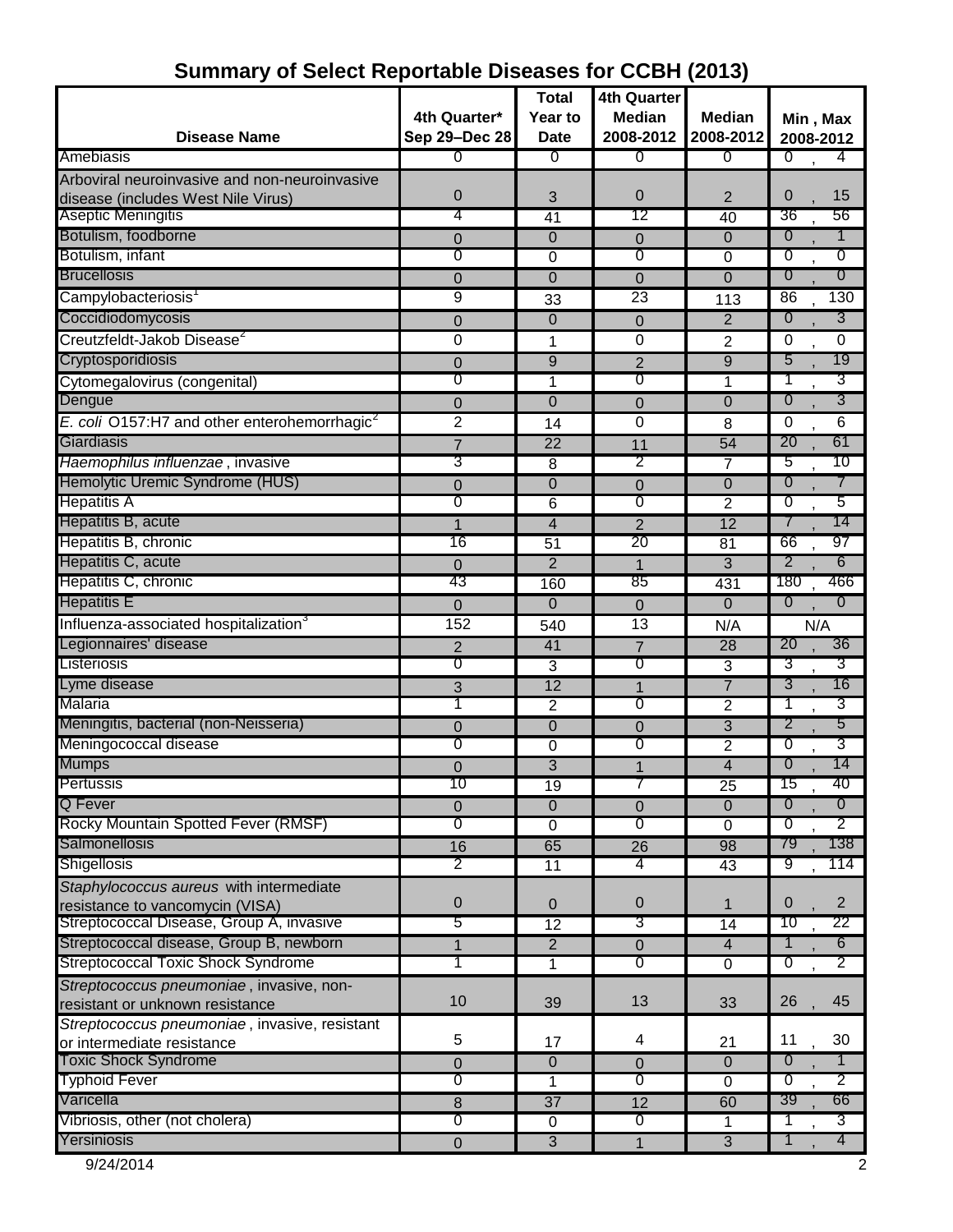|                                                          |               | Total                | 4th Quarter     |                     |                                  |
|----------------------------------------------------------|---------------|----------------------|-----------------|---------------------|----------------------------------|
|                                                          | 4th Quarter*  | Year to              | <b>Median</b>   | <b>Median</b>       | Min, Max                         |
| <b>Disease Name</b>                                      | Sep 29-Dec 28 | <b>Date</b>          | 2008-2012       | 2008-2012           | 2008-2012                        |
| Amebiasis                                                | 0             | σ                    | 0               | 1                   | 0<br>3                           |
| Arboviral neuroinvasive and non-neuroinvasive            |               |                      |                 |                     |                                  |
| disease (includes West Nile Virus)                       | 0             | 1                    | 0               | 3                   | 0<br>14                          |
| Aseptic Meningitis                                       | 10            | 15                   |                 | 33                  | 62<br>29                         |
| Botulism, foodborne                                      | 0             | $\mathbf{0}$         | 0               | $\overline{0}$      | 0<br>0                           |
| Botulism, infant                                         | 0             | $\overline{0}$       | 0               | $\overline{0}$      | 0<br>0                           |
| <b>Brucellosis</b>                                       | 0             | 0                    | $\mathbf 0$     | 0                   | 0<br>1                           |
| Campylobacteriosis <sup>1</sup>                          | 3             | 22                   | $\overline{10}$ | 45                  | $\overline{35}$<br>54            |
| Coccidiodomycosis                                        | 1             | $\mathbf 1$          | 0               | $\mathbf 0$         | 0<br>0                           |
| Creutzfeldt-Jakob Disease <sup>2</sup>                   | 0             | 0                    | 0               | 0                   | 0<br>0                           |
| Cryptosporidiosis                                        | 0             | 3                    | 1               | 4                   | 0<br>10                          |
| Cytomegalovirus (congenital)                             | 2             | 4                    | 0               | 2                   | 0<br>4                           |
| Dengue                                                   | 0             | $\mathbf 0$          | 0               | $\overline{0}$      | 0<br>0                           |
| E. coli O157:H7 and other enterohemorrhagic <sup>2</sup> | 0             | 5                    | 1               | 2                   | 4<br>1                           |
| Giardiasis                                               | 1             | 23                   | 12              | 39                  | 54<br>20                         |
| Haemophilus influenzae, invasive                         | 1             | 4                    |                 | $\overline{3}$      | 2<br>4                           |
| Hemolytic Uremic Syndrome (HUS)                          | 0             | 0                    | 0               | 0                   | 0<br>1                           |
| <b>Hepatitis A</b>                                       | 0             | $\overline{0}$       | 0               | 1                   | $\overline{0}$<br>2              |
| Hepatitis B, acute                                       | 3             | 5                    | 1               | $\overline{7}$      | 4<br>15                          |
| Hepatitis B, chronic                                     | 4             | 44                   | 21              | 88                  | 86<br>93                         |
| Hepatitis C, acute                                       | 0             | 2                    |                 | 3                   | 2                                |
| Hepatitis C, chronic                                     | 96            | 233                  | 144             | 574                 | 247<br>701                       |
| <b>Hepatitis E</b>                                       | 0             | $\overline{0}$       | 0               | 0                   | 0<br>0                           |
| Influenza-associated hospitalization <sup>3</sup>        | 167           | 421                  | 5               | N/A                 | N/A                              |
| Legionnaires' disease                                    |               | 28                   | 4               | $\overline{21}$     | 12<br>23                         |
| Listeriosis                                              | 1<br>0        | 2                    | 0               | 1                   | 3<br>0                           |
| Lyme disease                                             | 1             | 6                    | 1               | $\overline{2}$      | 8<br>1                           |
| Malaria                                                  | 1             | 1                    | 1               | 1                   | 3<br>1                           |
| Meningitis, bacterial (non-Neisseria)                    | 0             | $\overline{2}$       | $\overline{0}$  | 4                   | 8<br>1                           |
| Meningococcal disease                                    | 0             | 0                    | 0               | 3                   | 2<br>4                           |
| <b>Mumps</b>                                             | 0             | 0                    | 0               | 0                   | 2<br>0                           |
| Pertussis                                                |               |                      | ∠               |                     | 6<br>۷                           |
| Q Fever                                                  | $\mathbf 0$   | J.<br>$\overline{0}$ | $\mathbf 0$     | 4<br>$\overline{0}$ | $\overline{0}$<br>$\overline{0}$ |
| Rocky Mountain Spotted Fever (RMSF)                      | 0             | 1                    | $\overline{0}$  | $\overline{0}$      | 0<br>1                           |
| Salmonellosis                                            | 9             | 32                   | 11              | 51                  | 44<br>66                         |
| Shigellosis                                              | 12            | $\overline{25}$      | 3               | $\overline{12}$     | 162<br>5                         |
| Staphylococcus aureus with intermediate                  |               |                      |                 |                     |                                  |
| resistance to vancomycin (VISA)                          | 0             | $\mathbf 0$          | $\mathbf{0}$    | $\mathbf{0}$        | 0<br>1                           |
| Streptococcal Disease, Group A, invasive                 | 3             | $\overline{9}$       | 3               | 12                  | 11<br>13                         |
| Streptococcal disease, Group B, newborn                  | $\pmb{0}$     | 11                   | 1               | $\overline{4}$      | $\overline{2}$<br>13             |
| <b>Streptococcal Toxic Shock Syndrome</b>                | 0             | $\mathbf 0$          | $\sigma$        | 0                   | 2<br>$\overline{0}$              |
| Streptococcus pneumoniae, invasive, non-                 |               |                      |                 |                     |                                  |
| resistant or unknown resistance                          | 6             | 30                   | $\,8\,$         | 24                  | 22<br>43                         |
| Streptococcus pneumoniae, invasive, resistant            |               |                      |                 |                     |                                  |
| or intermediate resistance                               | 1             | 9                    | 3               | 11                  | 13<br>6                          |
| <b>Toxic Shock Syndrome</b>                              | 0             | $\overline{0}$       | $\Omega$        | $\overline{0}$      | $\overline{0}$<br>0              |
| <b>Typhoid Fever</b>                                     | 0             | 1                    | 0               | $\overline{0}$      | ত<br>ত                           |
| Varicella                                                | 4             | 13                   | 3               | 15                  | -8<br>25                         |
| Vibriosis, other (not cholera)                           | 0             | 1                    | 0               | $\overline{0}$      | 0                                |
| Yersiniosis                                              | $\pmb{0}$     | $\overline{0}$       | $\mathbf{0}$    | $\overline{2}$      | 6<br>$\mathbf{1}$                |
|                                                          |               |                      |                 |                     |                                  |

#### **Summary of Select Reportable Diseases for City of Cleveland (2013)**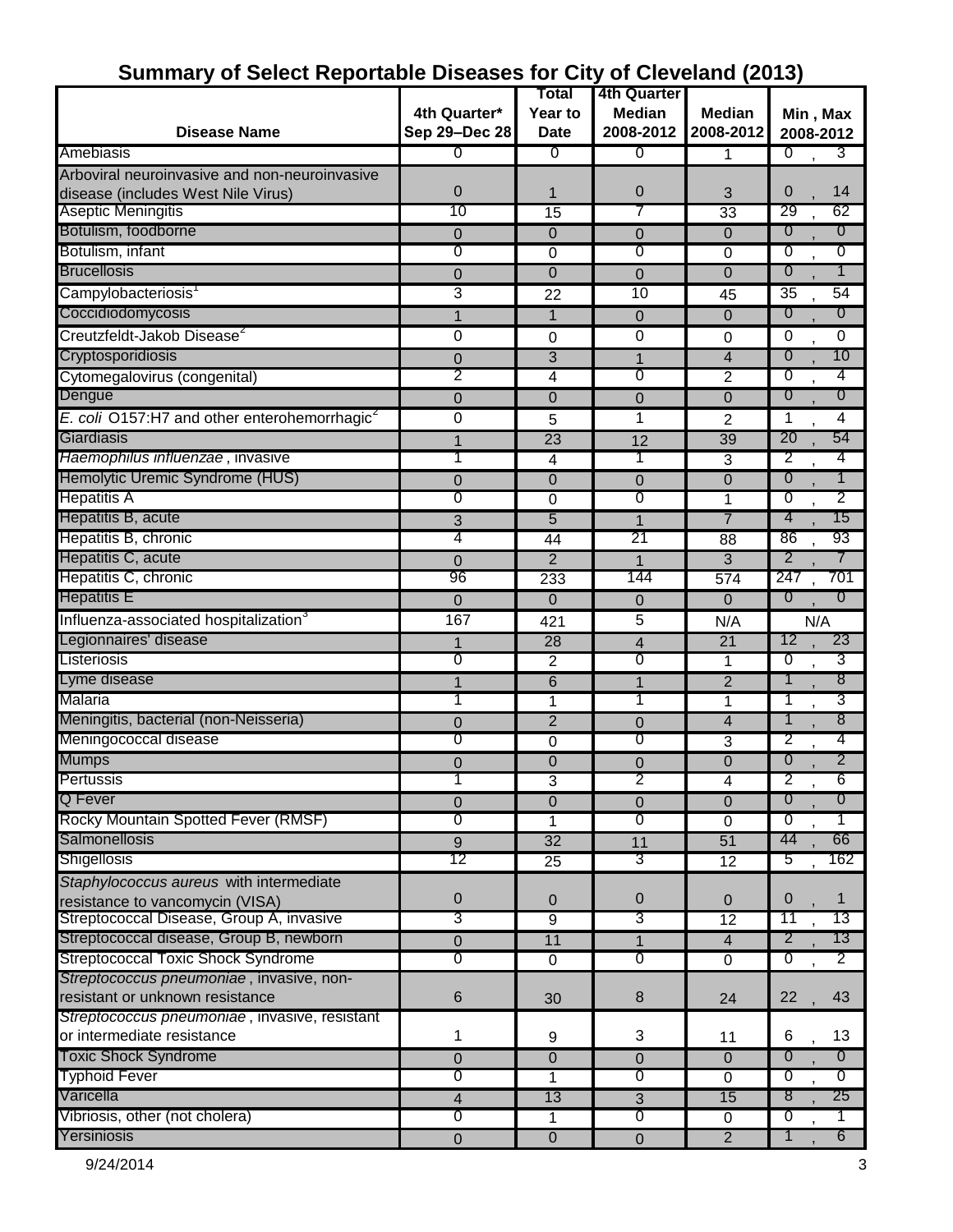|                                                          |               | <b>Total</b>   | <b>4th Quarter</b> |                 |                                  |
|----------------------------------------------------------|---------------|----------------|--------------------|-----------------|----------------------------------|
|                                                          | 4th Quarter*  | Year to        | <b>Median</b>      | <b>Median</b>   | Min, Max                         |
| <b>Disease Name</b>                                      | Sep 29-Dec 28 | <b>Date</b>    | 2008-2012          | 2008-2012       | 2008-2012                        |
| Amebiasis                                                | 0             | 0              | 0                  | 0               | ত<br>0                           |
| Arboviral neuroinvasive and non-neuroinvasive            |               |                |                    |                 |                                  |
| disease (includes West Nile Virus)                       | 0             | 1              | 0                  | 0               | 0<br>1                           |
| Aseptic Meningitis                                       | 0             | 0              | 0                  | 1               | 3<br>0                           |
| Botulism, foodborne                                      | 0             | $\mathbf 0$    | 0                  | $\overline{0}$  | 0<br>0                           |
| Botulism, infant                                         | 0             | 0              | 0                  | 0               | 0<br>0                           |
| <b>Brucellosis</b>                                       | 0             | 0              | 0                  | 0               | 0<br>0                           |
| Campylobacteriosis <sup>1</sup>                          | 1             | 3              | 0                  | 4               | $\overline{2}$<br>5              |
| Coccidiodomycosis                                        | $\mathbf 0$   | $\mathbf 0$    | 0                  | 0               | 0<br>1                           |
| Creutzfeldt-Jakob Disease <sup>2</sup>                   | 0             | 0              | 0                  | 0               | 0<br>0                           |
| Cryptosporidiosis                                        | 0             | 0              | 0                  | $\mathbf{1}$    | 0<br>1                           |
| Cytomegalovirus (congenital)                             | 0             | 0              | ত                  | $\overline{0}$  | 0                                |
| Dengue                                                   | $\mathbf 0$   | 0              | 0                  | $\mathbf 0$     | 0<br>0                           |
| E. coli O157:H7 and other enterohemorrhagic <sup>2</sup> | 0             | 1              | 0                  | 0               | 0<br>1                           |
| Giardiasis                                               | 0             | 0              | 0                  | $\mathbf{1}$    | 3<br>0                           |
| Haemophilus influenzae, invasive                         |               | 2              | 0                  | 0               | O<br>0                           |
| Hemolytic Uremic Syndrome (HUS)                          | 0             | 0              | 0                  | 0               | $\overline{0}$<br>0              |
| <b>Hepatitis A</b>                                       | 0             | 0              | 0                  | 0               | O<br>0                           |
| Hepatitis B, acute                                       | 0             | 0              | 0                  | $\Omega$        | $\overline{0}$<br>1              |
| Hepatitis B, chronic                                     | 0             | 0              | 2                  | 5               | 2<br>6                           |
| Hepatitis C, acute                                       | 0             | 0              | 0                  | 0               | $\overline{0}$<br>0              |
| Hepatitis C, chronic                                     | 0             | 1              | 3                  | $\overline{15}$ | 20<br>5                          |
| <b>Hepatitis E</b>                                       | 0             | 0              | 0                  | $\Omega$        | 0<br>$\overline{0}$              |
| Influenza-associated hospitalization <sup>3</sup>        | 4             | 19             | 1                  | N/A             | N/A                              |
| Legionnaires' disease                                    | 0             | $\mathbf 0$    | 0                  | 1               | 0<br>2                           |
| Listeriosis                                              | 0             | $\overline{0}$ | 0                  | $\overline{0}$  | 0<br>0                           |
| Lyme disease                                             | 1             | $\mathbf{1}$   | 0                  | 1               | 0<br>1                           |
| Malaria                                                  | 0             | $\overline{0}$ | 0                  | $\overline{0}$  | O<br>$\overline{0}$              |
| Meningitis, bacterial (non-Neisseria)                    | 0             | 0              | 0                  | 0               | 0<br>0                           |
| Meningococcal disease                                    | 0             | 0              | 0                  | 0               | 0<br>0                           |
| <b>Mumps</b>                                             | 0             | 0              | 0                  | $\mathbf 0$     | 0<br>0                           |
| Pertussis                                                | 0             | 0              | ∩                  | $\overline{0}$  | 0<br>O                           |
| Q Fever                                                  | 0             | $\pmb{0}$      | 0                  | $\overline{0}$  | 0<br>0                           |
| Rocky Mountain Spotted Fever (RMSF)                      | 0             | 0              | 0                  | 0               | $\overline{0}$                   |
| Salmonellosis                                            | 0             | $\overline{2}$ | 1                  | $\overline{5}$  | 8<br>1                           |
| <b>Shigellosis</b>                                       | 0             | 1              | σ                  | $\overline{2}$  | O                                |
| Staphylococcus aureus with intermediate                  |               |                |                    |                 |                                  |
| resistance to vancomycin (VISA)                          | 0             | $\mathbf 0$    | $\mathbf 0$        | 0               | 0<br>$\mathbf 0$                 |
| Streptococcal Disease, Group A, invasive                 | T             | $\overline{2}$ | 0                  | $\overline{0}$  | O                                |
| Streptococcal disease, Group B, newborn                  | 0             | $\overline{0}$ | $\pmb{0}$          | $\overline{0}$  | 0                                |
| <b>Streptococcal Toxic Shock Syndrome</b>                | 0             | 0              | 0                  | $\overline{0}$  | 0<br>0                           |
| Streptococcus pneumoniae, invasive, non-                 |               |                |                    |                 |                                  |
| resistant or unknown resistance                          | $\pmb{0}$     | 1              | $\mathbf 0$        | $\overline{2}$  | $\mathbf{2}$<br>$\theta$         |
| Streptococcus pneumoniae, invasive, resistant            |               |                |                    |                 |                                  |
| or intermediate resistance                               | $\pmb{0}$     | 0              | 0                  | 0               | 0<br>1                           |
| <b>Toxic Shock Syndrome</b>                              | 0             | $\overline{0}$ | $\mathbf 0$        | $\overline{0}$  | $\overline{0}$<br>$\overline{0}$ |
| <b>Typhoid Fever</b>                                     | 0             | $\overline{0}$ | $\sigma$           | $\overline{0}$  | 0<br>0                           |
| Varicella                                                | 0             | 0              | $\mathbf 0$        | $\mathbf{1}$    | 0<br>1                           |
| Vibriosis, other (not cholera)                           | 0             | $\overline{0}$ | 0                  | $\overline{0}$  | σ<br>$\overline{0}$              |
| Yersiniosis                                              | $\pmb{0}$     | $\overline{0}$ | $\mathbf{0}$       | $\overline{0}$  | 0<br>$\overline{0}$              |
| 9/24/2014                                                |               |                |                    |                 | 4                                |

### **Summary of Select Reportable Disease for City of Shaker Heights (2013)**